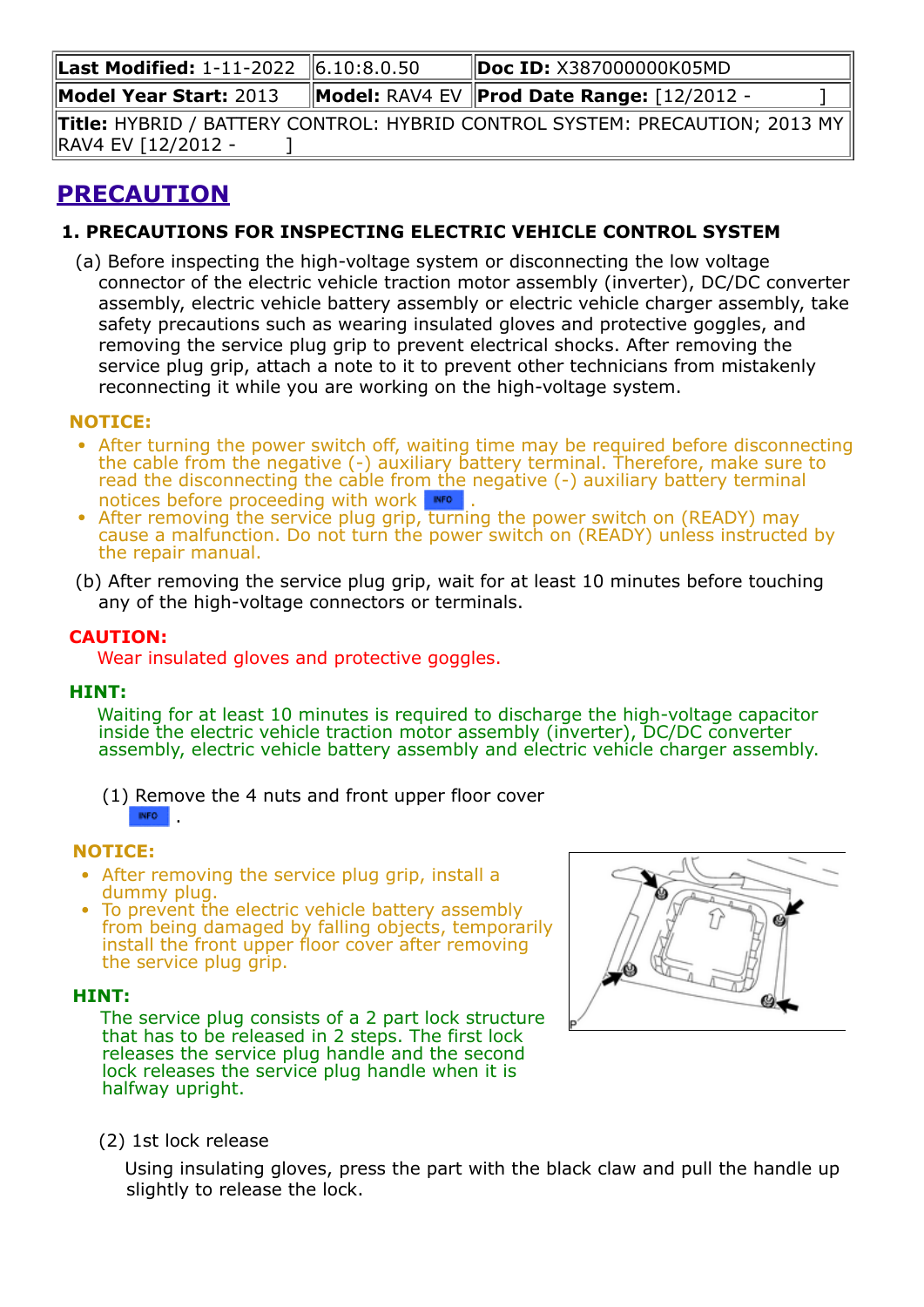

# **Text in Illustration**

|      | $\parallel$ Press |
|------|-------------------|
| ∕⊉¤a | Pull              |

# (3) 2nd lock release

Press the black-colored tab and lift the handle upright, then remove the service plug grip by taking the handle and pulling it directly upward.



# **Text in Illustration**

|      | Press               |
|------|---------------------|
|      | Upward              |
| ∕⊉⊒a | $\parallel$ Upright |

(c) Check the voltage at the terminals in the inspection point in the electric vehicle battery assembly.

# **CAUTION:**

Wear insulated gloves and protective goggles.

# **NOTICE:**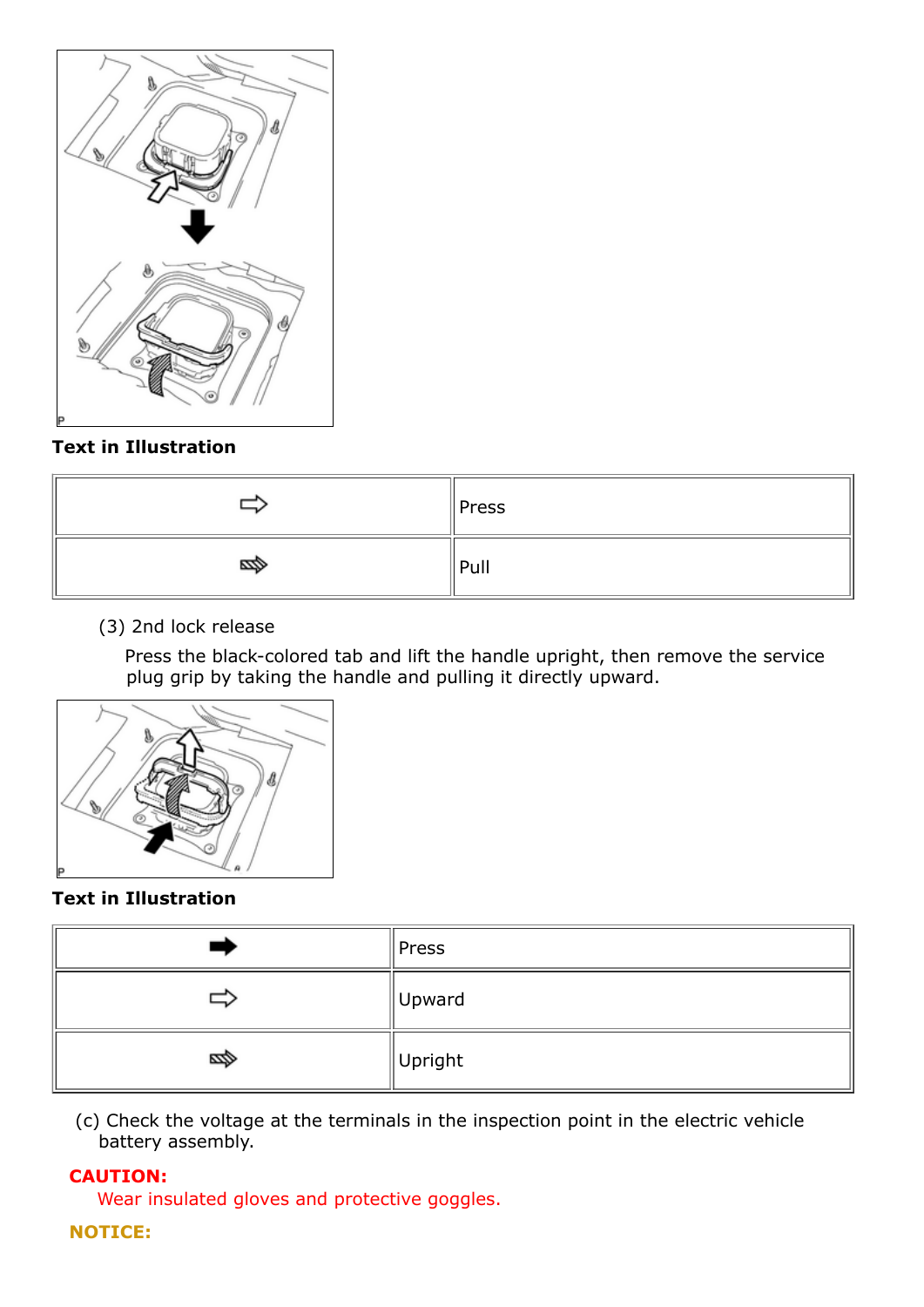Do not allow any foreign matter or water to enter the electric vehicle battery assembly.

(1) Remove the 4 bolts and electric vehicle battery access cover **NFO** 

#### **HINT:**

Make sure to pull the electric vehicle battery access cover straight down, as a connector is connected to the bottom of the cover.

(2) for motor cable side:

Using a voltmeter, measure the voltage between the terminals of the 2 phase connectors shown in the illustration.

Standard voltage:  $0<sub>0</sub>$ 

#### **HINT:**

Use a measuring range of DC 750 V or more on the voltmeter.

(3) for charge cable side:

Using a voltmeter, measure the voltage between the terminals of the 2 phase connectors shown in the illustration.

Standard voltage: 0 V

#### **HINT:**

Use a measuring range of DC 750 V or more on the voltmeter.

(4) for motor cable side:

Using a voltmeter, measure the voltage between each terminal and body ground as shown in the illustration.

Standard voltage:  $0<sub>0</sub>$ 

#### **HINT:**

Use a measuring range of DC 750 V or more on the voltmeter.

(5) for charge cable side:

Using a voltmeter, measure the voltage between each terminal and body ground as shown in the illustration.

Standard voltage:









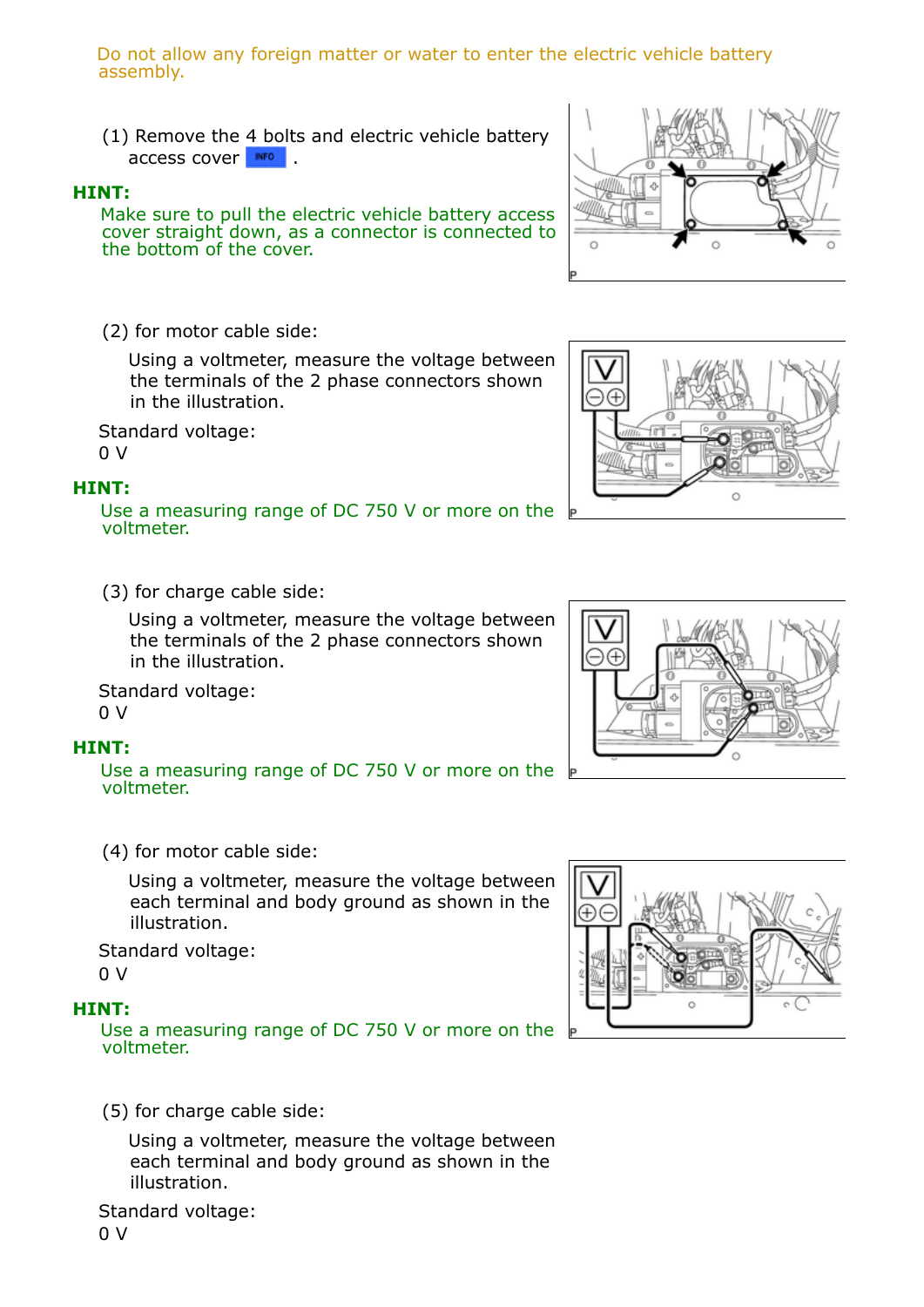# **HINT:**

Use a measuring range of DC 750 V or more on the voltmeter.



(6) for fuse side:

Using a voltmeter, measure the voltage between each terminal and body ground as shown in the illustration.

Standard voltage: 0 V

#### **HINT:**

Use a measuring range of DC 750 V or more on the voltmeter.

(d) When turning the power switch on (IG) during inspections, do not press the power switch with the brake pedal depressed.

#### **CAUTION:**

Pressing the power switch with the brake pedal depressed causes the system to enter the READY-on state. This is very dangerous because high voltage may be applied to the inspection area.

(e) Turn the power switch off, wear insulated gloves and protective goggles, and disconnect the cable from the negative (-) terminal of the auxiliary battery before touching any of the orange-colored wires of the high-voltage system.

# **NOTICE:**

After turning the power switch off, waiting time may be required before disconnecting the cable from the negative (-) auxiliary battery terminal. Therefore, make sure to read the disconnecting the cable from the negative (-) auxiliary battery terminal notices before proceeding with work **NFO**[.](https://techinfo.toyota.com/t3Portal/document/rm/RM2510U/xhtml/RM000000UYX0G7X.html?linkId=d215e591&hashId=RM000000UYX0G7X#RM000000UYX0G7X)

- (f) Turn the power switch off before performing any resistance checks.
- (g) Turn the power switch off before disconnecting or reconnecting any connectors.
- (h) When performing work involving high-voltage wires, use either a tool wrapped with vinyl insulation tape or an insulated tool.
- (i) When high-voltage connectors are removed, wrap the connectors with insulation tape to prevent them from contacting foreign objects.

# **2. NOTICE FOR ELECTRIC VEHICLE CONTROL SYSTEM ACTIVATION**

(a) When the warning light is illuminated, or the auxiliary battery has been disconnected and reconnected, attempting to turn the power switch on (READY) may not start the system (the system may not enter the READY-on state) on the first attempt. If so, turn the power switch off and reattempt to start the electric vehicle system.

# **NOTICE:**

After turning the power switch off, waiting time may be required before disconnecting the cable from the negative (-) auxiliary battery terminal. Therefore, make sure to read the disconnecting the cable from the negative (-) auxiliary battery terminal notices before proceeding with work **NOCO**[.](https://techinfo.toyota.com/t3Portal/document/rm/RM2510U/xhtml/RM000000UYX0G7X.html?linkId=d215e635&hashId=RM000000UYX0G7X#RM000000UYX0G7X)